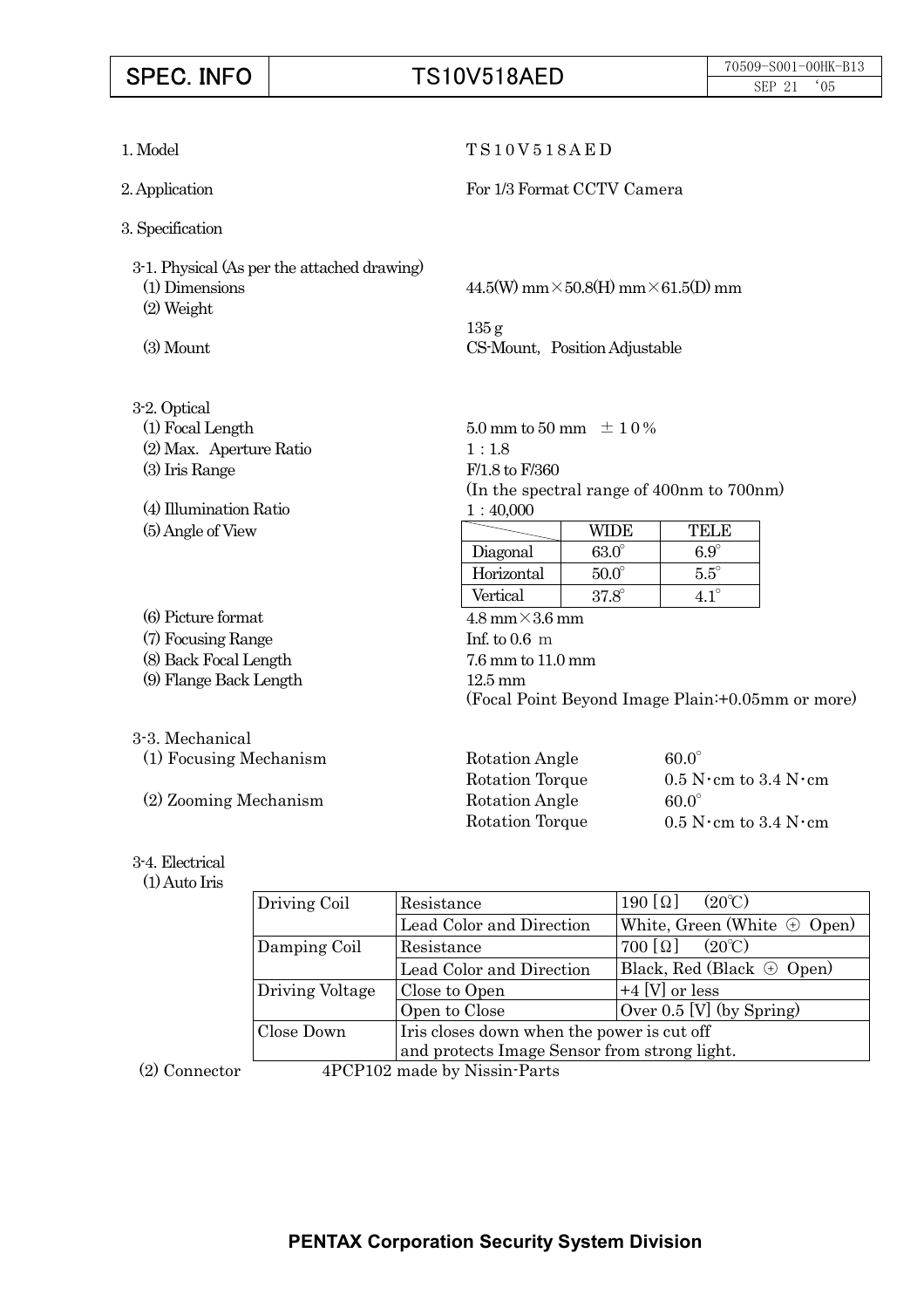# (3) Connection Diagram



## 3-5. Environmental Temperature Range  $-10$  °C to  $+50$  °C

### 4. Accessories

| (1) Front Lens Cap              | 1 piece |
|---------------------------------|---------|
| (2) Rear Lens Cap               | 1 piece |
| (3) Fixing Lever for Focus Ring | 1 piece |
| (4) Fixing Lever for Zoom Ring  | 1 piece |
| (5) Packing Box                 | 1 piece |
|                                 |         |